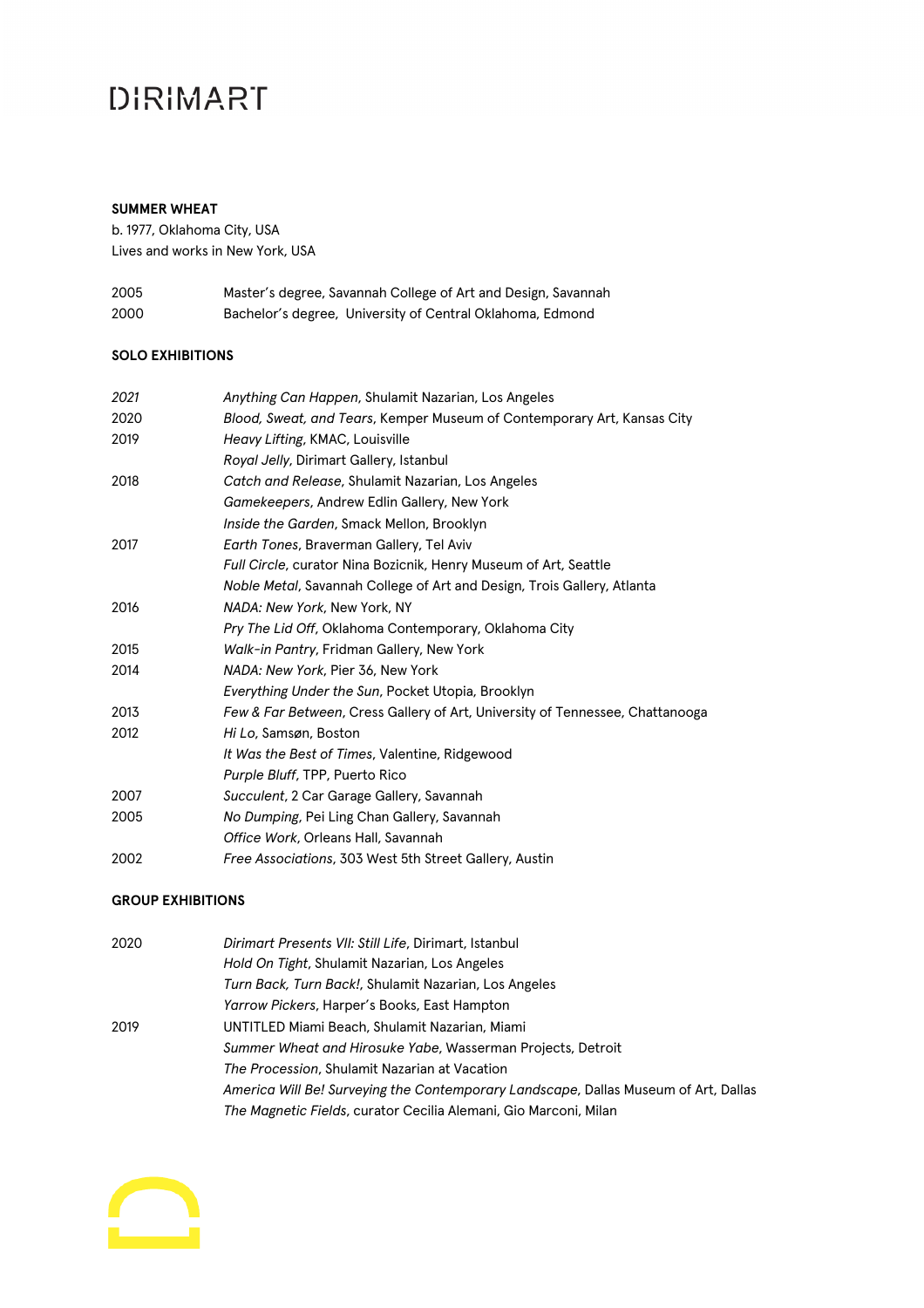# **DIRIMART**

|      | Art Brussels, presented by Shulamit Nazarian, Brussels                                      |
|------|---------------------------------------------------------------------------------------------|
| 2018 | Seed, curator Yvonne Force, Paul Kasmin Gallery, New York                                   |
|      | SuperSet, Jessica Silverman Gallery, San Francisco                                          |
|      | Textile Abstraction, Casas Riegner, Bogota                                                  |
| 2017 | The Secret Life of Plants, Freight+Volume, New York                                         |
|      | As Worlds Colliding, Dirimart, Istanbul                                                     |
|      | Dasha Shiskin, Jillian Mayer, Summer Wheat, Andrew Edlin gallery, New York,                 |
|      | Hard, curator Samuel Toabe, University Hall Gallery, University of Massachusetts, Boston    |
|      | Dasha Shiskin/Summer Wheat, Dallas Art Fair, Fridman Gallery, Dallas                        |
|      | Character Study, Gutstein Gallery, Savannah                                                 |
| 2016 | ArtBo Art Fair, Y Gallery, Bogota                                                           |
|      | Crossroads Art Fair, Y Gallery, London                                                      |
|      | UNTITLED Art Fair, DeChiara Projects, New York                                              |
|      | We Run Things, Y Gallery, New York                                                          |
| 2015 | Common Thread, Mixed Greens, New York                                                       |
| 2014 | More Material, Salon 94 Bowery, New York                                                    |
| 2013 | ICA Collection: Expanding the Field of Painting, The Institute of Contemporary Art, Boston  |
|      | FOUR PAINTINGS, Regina Rex, New York                                                        |
|      | A Group Show, Samsøn, Boston                                                                |
|      | Mira Dancy - Summer Wheat - Jessica Williams, Thierry Goldberg Gallery, New York            |
|      | PAINT THINGS: beyond the stretcher, deCordova Sculpture Park and Museum, Lincoln            |
|      | Paradox Maintenance Technicians, curators Max Presneill and Jason Ramos, Torrance Art       |
|      | Museum, Torrance                                                                            |
|      | Upsodown, curators AJ Liberto and Kate True, New Art Center, Newton                         |
| 2012 | Go Face Yourself, Nancy Lincoln Gallery, Chestnut Hill                                      |
|      | Committee's Choice: Beyond Boundaries, St. Butolph, Boston                                  |
|      | Color Go Lightly, curator Laurie De Chiara llery Valentine, Hamptons                        |
|      | Boston Contemporary, Four Eleven Studio, Provincetown                                       |
|      | Bushwick Basel, presented by Valentine, Starr Space, Brooklyn                               |
|      | Twisted Sisters, curators Kristen Dodge and Janet Phelps, DODGEgallery, New York            |
|      | zonaMACO México Arte Contemporáneo, Samsøn, Mexico City                                     |
|      | Pretty Ugly, curator Nina Gara Bozicnik, Mills Gallery, Boston Center for the Arts, Boston  |
|      | The Calendar's Tales, 808 Gallery, Boston University, Boston                                |
|      | What Only Paint Can Do, Triangle Arts Association, Brooklyn                                 |
| 2011 | I am who I am. The Portrait Reconsidered, Steven Zevitas Gallery, Boston                    |
|      | Romantic Agony, Horton Gallery, New York                                                    |
| 2010 | Momenta, Gallery Art Benefit, White Columns, New York                                       |
|      | Under the Radar, Front Street Gallery, Brooklyn                                             |
|      | The Real LR, curator Omar Lopez Chahoud, Ligne Roset, New York                              |
|      | Triangle Arts Open Studio, Triangle Arts Association, Brooklyn                              |
| 2009 | About Face, Ed Thorpe Gallery, New York                                                     |
|      | Summer Guest House, Marcia Wood Gallery, Atlanta                                            |
|      | A Dry Run, Charlie Horse Gallery, Brooklyn                                                  |
|      | Art Lot, contributing artist, installation by John Bjerklie and Matthew Blackwell, Brooklyn |